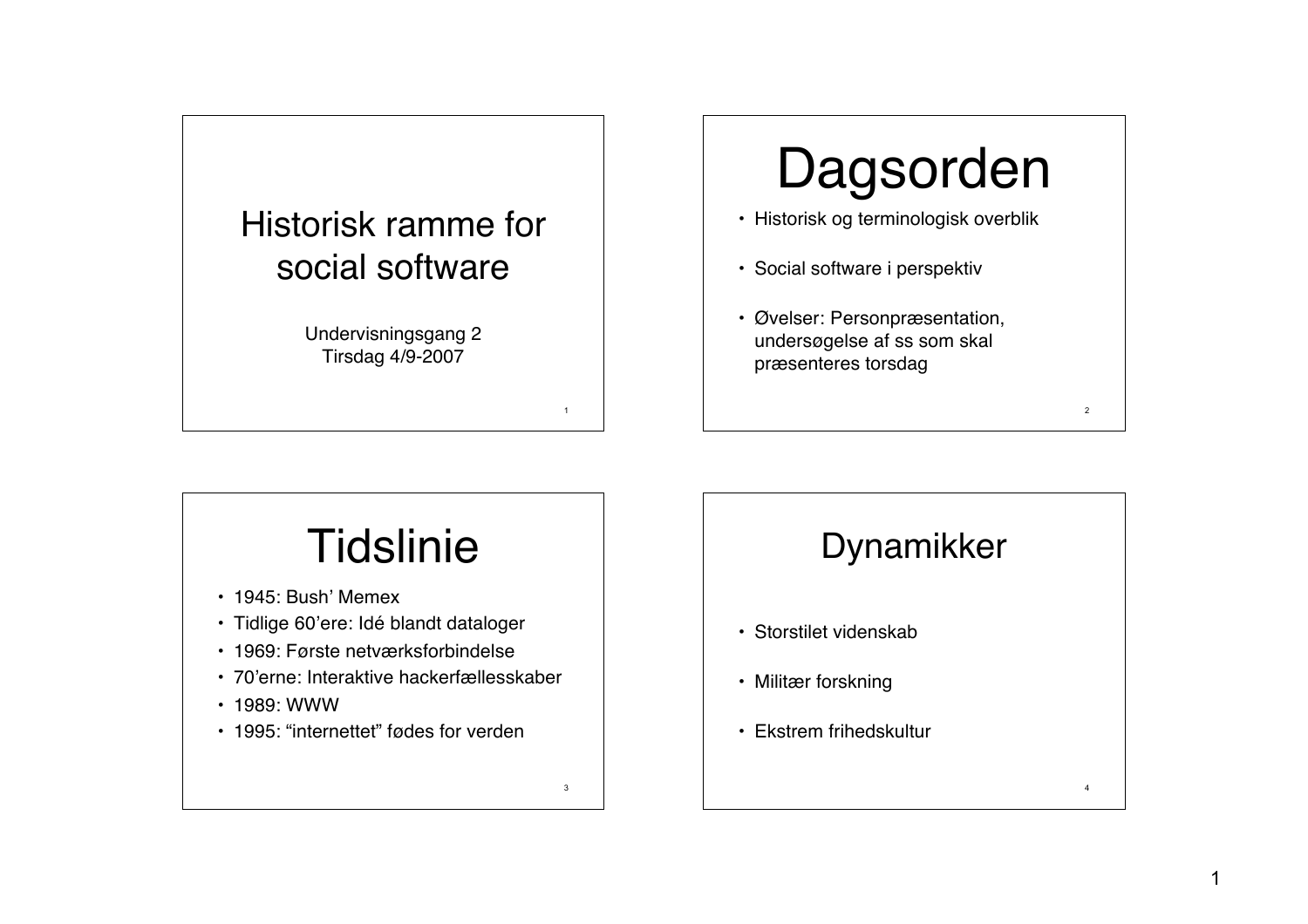"[ARPANET] was envisioned, deliberately designed, and subsequently managed by a determined group of computer scientists with a shared mission that had little to do with military strategy. It was rooted in a scientific dream to change the world through computer communication"

(Castells p. 19)

5

7

### Forudsætninger

- Åben netværksarkitektur
- Åbne protokoller
- Styreformen skal respektere denne åbenhed

Vigtige termer

## Hypertekst

6

8

"a rhetoric of departures and arrivals" George P. Landow (1989)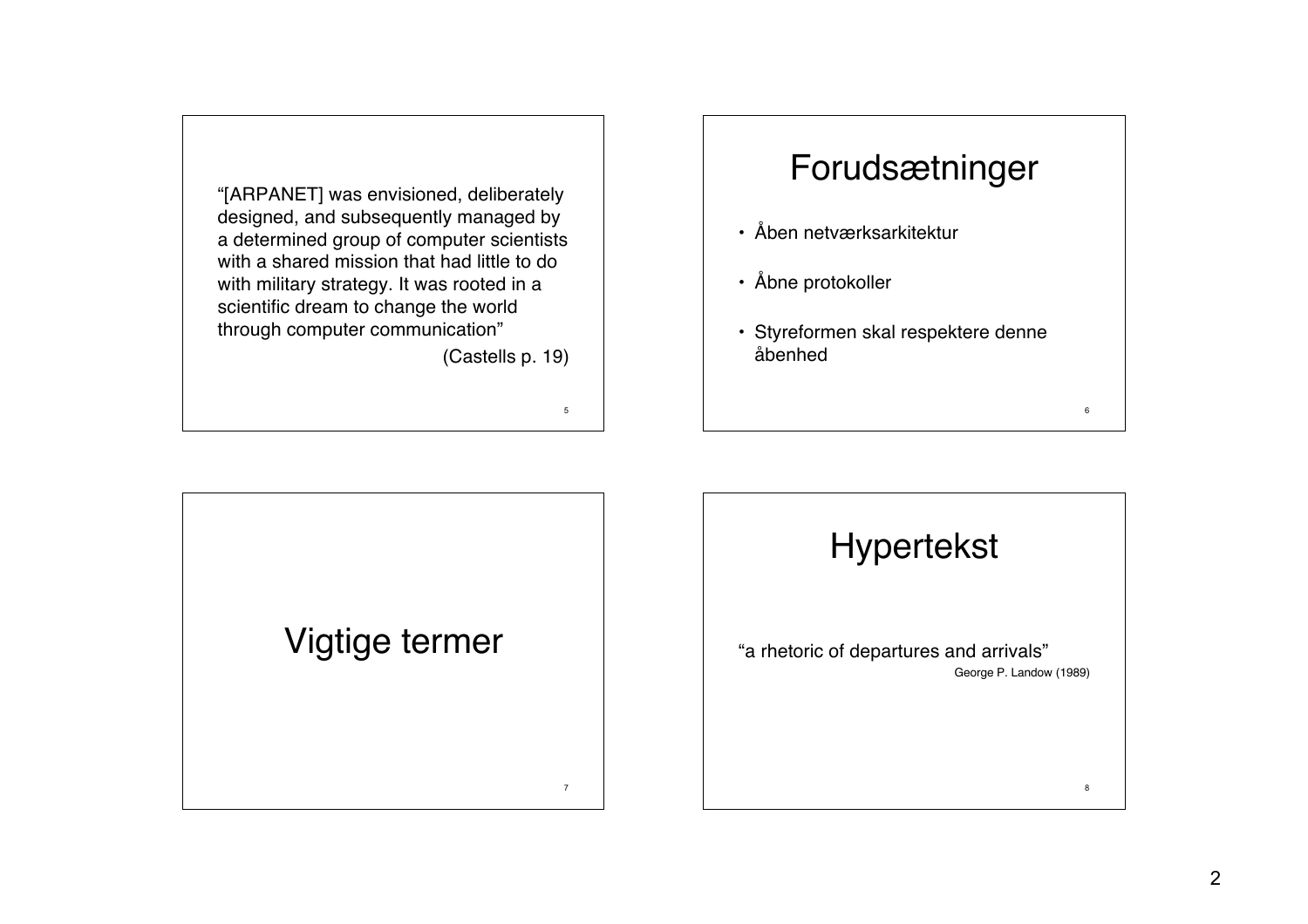



10

12

- Internettets "hovedindhold"
- WWW el. webben?



Hvor stopper det?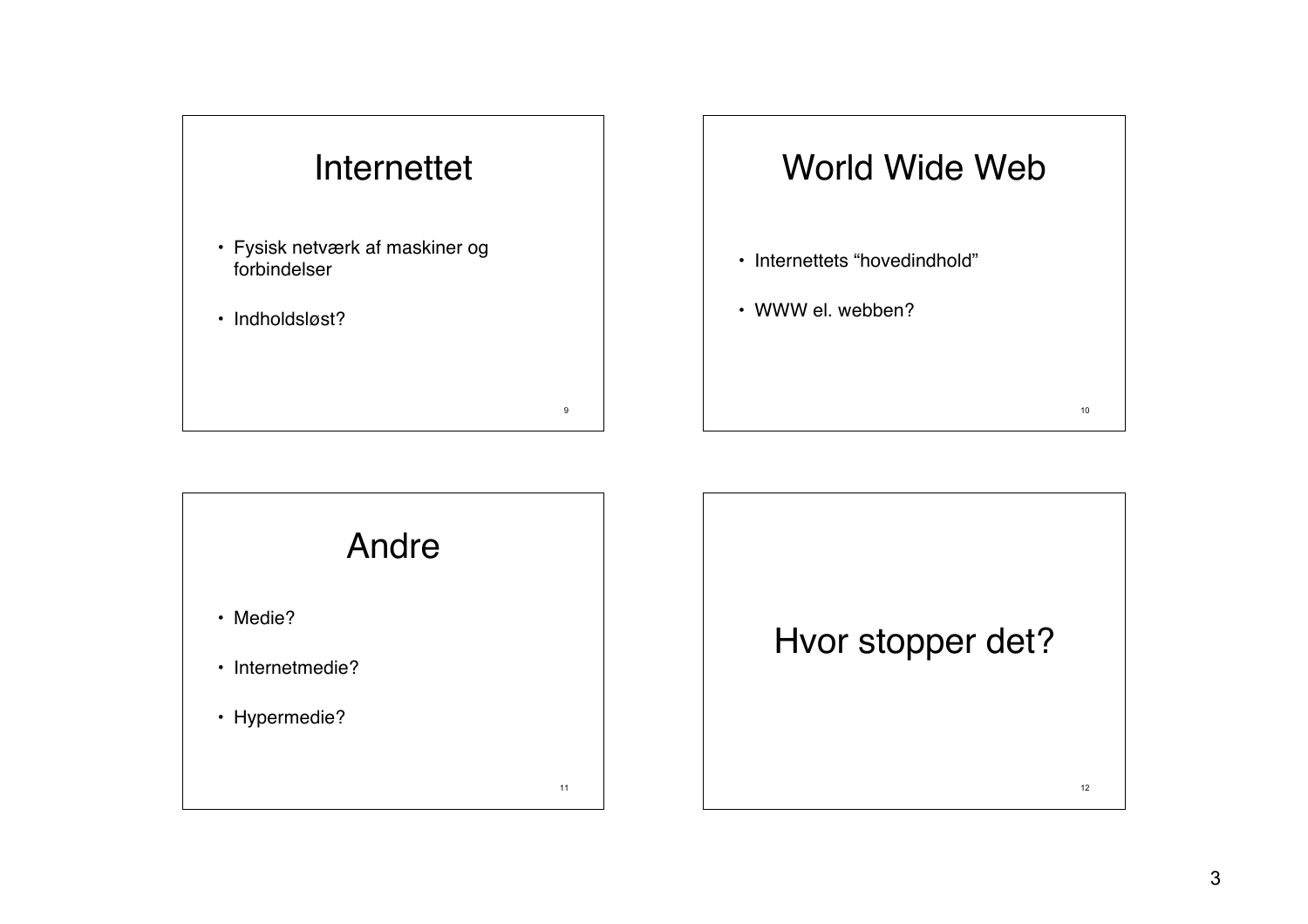



#### 15 Sociale it-termer • Memex • Augmentation • Groupware • CSCW • Social software • Andre?

## Castells i et socialt perspekktiv?

- Ildsjælenes rolle
- Åbne rammer for samarbejde
- Self-evolution; shaping by using

16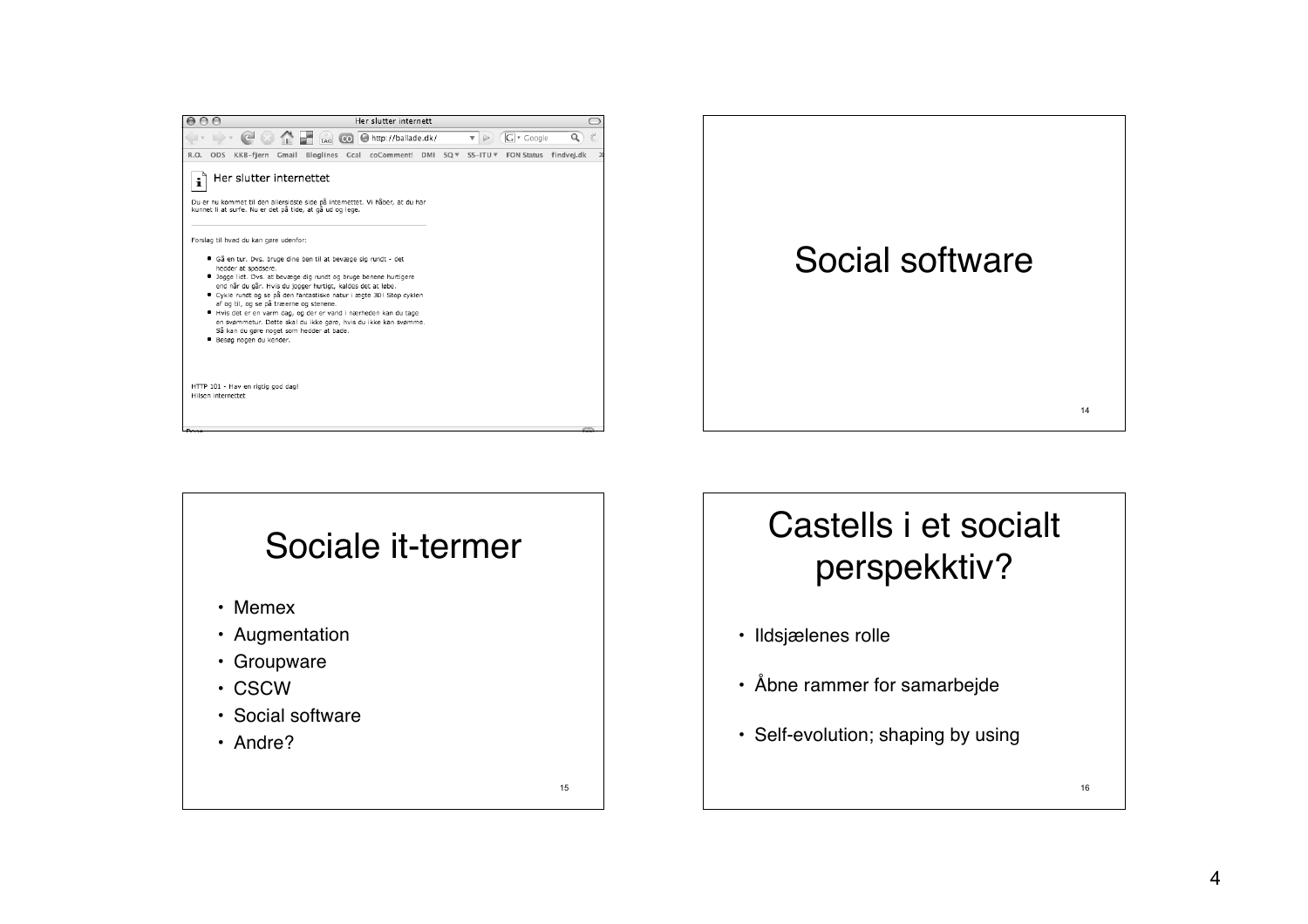

## Hvordan er webben social?

In 1989 one of the main objectives of the WWW was to be a space for sharing information. It seemed evident that it should be a space in which anyone could be creative, to which anyone could contribute. The first browser was actually a browser/editor, which allowed one to edit any page, and save it back to the web if one had access rights. [...]

Now in 2005, we have blogs and wikis, and the fact that they are so popular makes me feel I wasn't crazy to think people needed a creative space.

Tim Berners-Lee, 2005

18



#### ?? McLuhan ??

- Giver det mening at adskille medie og indhold?
- Kan man forestille sig et socialt medie uden indhold?
- Er internettet et medie?

20